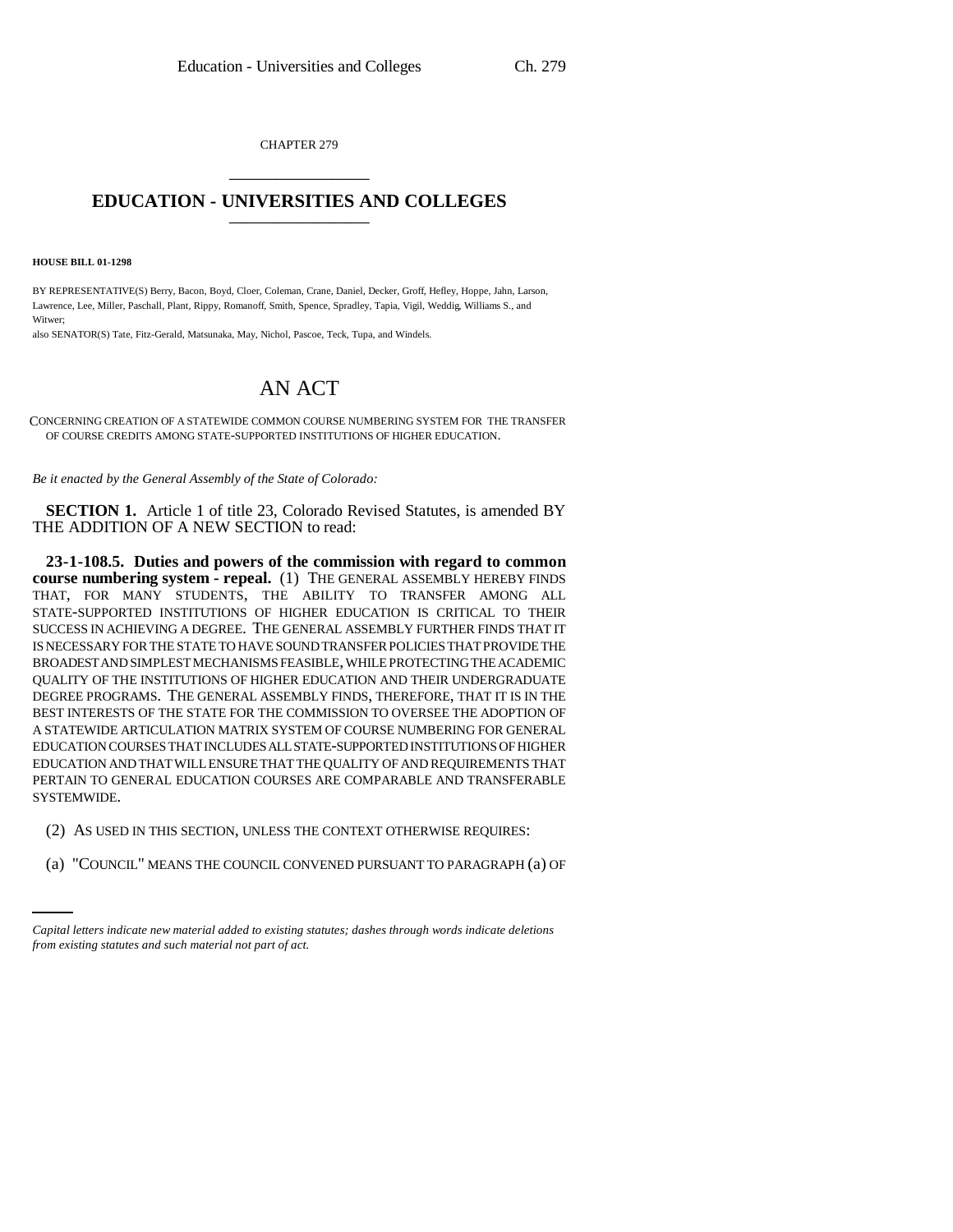SUBSECTION (3) OF THIS SECTION.

(b) "COURSE NUMBERING SYSTEM" MEANS THE STATEWIDE ARTICULATION MATRIX SYSTEM OF COMMON COURSE NUMBERING FOR GENERAL EDUCATION COURSES ADOPTED BY THE COMMISSION PURSUANT TO PARAGRAPH (c) OF SUBSECTION (3) OF THIS SECTION.

(c) "GENERAL EDUCATION COURSES" MEANS THE GROUP OF COURSES OFFERED BY AN INSTITUTION OF HIGHER EDUCATION THAT EVERY STUDENT ENROLLED IN THE INSTITUTION MUST SUCCESSFULLY COMPLETE TO ATTAIN AN ASSOCIATE'S OR BACHELOR'S DEGREE.

(d) "HIGHER EDUCATION INSTITUTION" MEANS A STATE-SUPPORTED INSTITUTION OF HIGHER EDUCATION.

(3) (a) ON OR BEFORE JULY 1, 2001, THE COMMISSION SHALL CONVENE A COUNCIL CONSISTING OF REPRESENTATIVES FROM EACH OF THE HIGHER EDUCATION GOVERNING BOARDS, EACH OF THE FOUR-YEAR HIGHER EDUCATION INSTITUTIONS, AND A REPRESENTATIVE SAMPLE OF THE TWO-YEAR HIGHER EDUCATION INSTITUTIONS; A REPRESENTATIVE OF STUDENTS ENROLLED IN STATE-SUPPORTED STATE COLLEGES, A REPRESENTATIVE OF STUDENTS ENROLLED IN STATE-SUPPORTED COMMUNITY COLLEGES, AND A REPRESENTATIVE OF STUDENTS ENROLLED IN STATE-SUPPORTED UNIVERSITIES; AND A REPRESENTATIVE OF THE COMMISSION.

(b) THE COUNCIL SHALL RECOMMEND TO THE COMMISSION A STATEWIDE ARTICULATION MATRIX SYSTEM OF COMMON COURSE NUMBERING TO WHICH THE GENERAL EDUCATION COURSES FOR EACH HIGHER EDUCATION INSTITUTION MAY BE MAPPED.

(c) (I) ON OR BEFORE OCTOBER 1, 2002, THE COUNCIL SHALL RECOMMEND TO THE COMMISSION A LIST OF GENERAL EDUCATION COURSES TO BE INCLUDED IN THE COURSE NUMBERING SYSTEM. IN IDENTIFYING SAID GENERAL EDUCATION COURSES, THE COUNCIL SHALL REVIEW THE COURSE DESCRIPTIONS, AND MAY REQUEST SUMMARIES OF COURSE SYLLABI FOR REVIEW, FOCUSING FIRST ON LOWER DIVISION GENERAL EDUCATION COURSES. THE COMMISSION SHALL REVIEW THE COUNCIL'S RECOMMENDATIONS AND ADOPT A STATEWIDE ARTICULATION MATRIX SYSTEM OF COMMON COURSE NUMBERING FOR GENERAL EDUCATION COURSES, INCLUDING CRITERIA FOR SUCH COURSES, ON OR BEFORE JANUARY 1, 2003.

(II) THE COUNCIL SHALL ANNUALLY REVIEW THE LIST OF GENERAL EDUCATION COURSES AND THE COURSE NUMBERING SYSTEM, INCLUDING THE CRITERIA, ADOPTED BY THE COMMISSION AND RECOMMEND SUCH CHANGES AS MAY BE NECESSARY TO MAINTAIN THE ACCURACY AND INTEGRITY OF THE COURSE NUMBERING SYSTEM. THE COUNCIL'S ANNUAL REVIEW SHALL INCLUDE CONSIDERATION OF THE COURSE DESCRIPTIONS, AND THE COUNCIL MAY REQUEST SUMMARIES OF COURSE SYLLABI FOR FURTHER REVIEW.

(d) ON OR BEFORE MARCH 31, 2002, THE COMMISSION SHALL SUBMIT TO THE EDUCATION COMMITTEES OF THE SENATE AND THE HOUSE OF REPRESENTATIVES AND TO THE JOINT BUDGET COMMITTEE A REPORT ON THE PROGRESS MADE BY THE COUNCIL AND THE COMMISSION TOWARD ADOPTING THE COURSE NUMBERING SYSTEM.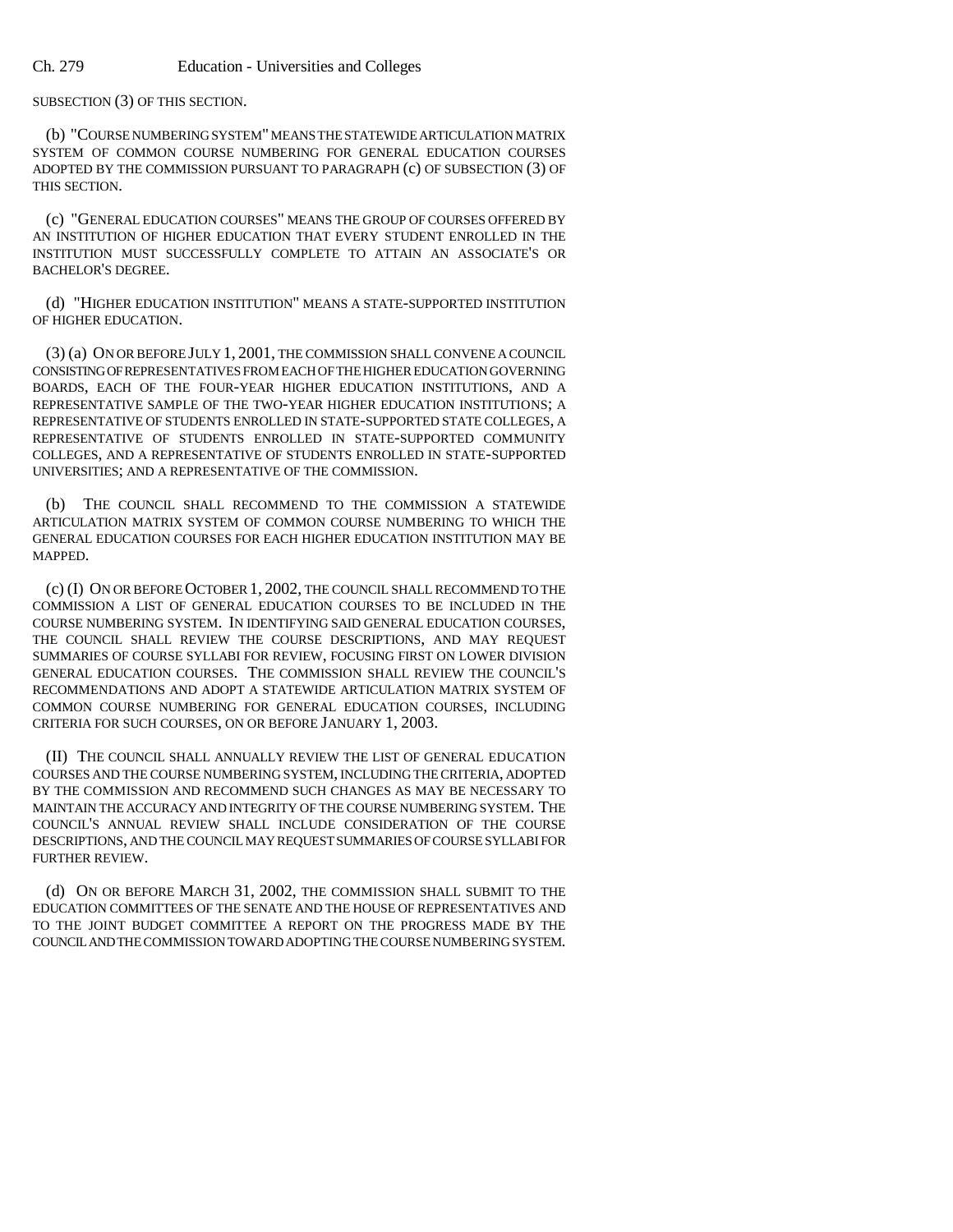(e) THIS SUBSECTION (3) IS REPEALED, EFFECTIVE JULY 1, 2011.

(4) (a) FOLLOWING ADOPTION OF THE COURSE NUMBERING SYSTEM, EACH HIGHER EDUCATION INSTITUTION SHALL REVIEW ITS COURSE OFFERINGS AND IDENTIFY THOSE GENERAL EDUCATION COURSES OFFERED BY THE INSTITUTION THAT CORRESPOND WITH THE COURSES INCLUDED IN THE COURSE NUMBERING SYSTEM. THE HIGHER EDUCATION INSTITUTION SHALL SUBMIT ITS LIST OF IDENTIFIED COURSES, INCLUDING COURSE DESCRIPTIONS AND, UPON REQUEST OF THE COMMISSION, SUMMARIES OF COURSE SYLLABI, FOR REVIEW AND APPROVAL BY THE COMMISSION ON OR BEFORE MARCH 1, 2003, FOR INCLUSION IN THE HIGHER EDUCATION INSTITUTION'S FALL 2003 COURSE CATALOGUE.

(b) BEGINNING WITH THE FALL SEMESTER OF 2003, EACH HIGHER EDUCATION INSTITUTION SHALL PUBLISH, AND UPDATE AS NECESSARY, A LIST OF COURSE OFFERINGS THAT IDENTIFIES THOSE GENERAL EDUCATION COURSES OFFERED BY THE INSTITUTION THAT CORRESPOND WITH THE COURSES INCLUDED IN THE COURSE NUMBERING SYSTEM.

(5) ALL CREDITS EARNED BY A STUDENT IN ANY GENERAL EDUCATION COURSE IDENTIFIED AS CORRESPONDING WITH A COURSE INCLUDED IN THE COURSE NUMBERING SYSTEM SHALL BE AUTOMATICALLY TRANSFERABLE AMONG ALL HIGHER EDUCATION INSTITUTIONS UPON TRANSFER AND ENROLLMENT OF THE STUDENT. ALL HIGHER EDUCATION INSTITUTIONS IN COLORADO SHALL PARTICIPATE IN THE COURSE NUMBERING SYSTEM. THE COMMISSION SHALL ADOPT SUCH POLICIES AND GUIDELINES AS MAY BE NECESSARY FOR THE IMPLEMENTATION OF THIS SECTION. EACH GOVERNING BOARD SHALL MODIFY ITS EXISTING POLICIES AS MAY BE NECESSARY TO ACCEPT THE TRANSFER OF THESE CREDITS.

(6) (a) THE COUNCIL SHALL DEVISE AND RECOMMEND TO THE COMMISSION PROCEDURES FOR EXCHANGING INFORMATION TO DOCUMENT STUDENTS' SUCCESS IN TRANSFERRING AMONG HIGHER EDUCATION INSTITUTIONS. THE COMMISSION SHALL ADOPT AND IMPLEMENT SUCH PROCEDURES.

(b) THE COMMISSION, IN CONSULTATION WITH THE GOVERNING BOARDS AND THE HIGHER EDUCATION INSTITUTIONS, SHALL DESIGN AND IMPLEMENT A STATEWIDE DATABASE TO IMPLEMENT THE PROVISIONS OF THIS SECTION.

(7) THE COMMISSION MAY ACCEPT ANY PUBLIC OR PRIVATE GIFTS, GRANTS, OR DONATIONS GIVEN FOR THE PURPOSE OF IMPLEMENTING THIS SECTION. ANY SUCH GIFTS, GRANTS, OR DONATIONS SHALL BE CREDITED TO THE COURSE NUMBERING FUND, WHICH FUND IS HEREBY CREATED IN THE STATE TREASURY. MONEYS CREDITED TO THE FUND ARE HEREBY CONTINUOUSLY APPROPRIATED TO THE COMMISSION FOR USE IN OFFSETTING THE COSTS INCURRED BY THE COMMISSION IN IMPLEMENTING THIS SECTION AND FOR ALLOCATION TO THE GOVERNING BOARDS TO OFFSET THE COSTS INCURRED BY THE GOVERNING BOARDS IN IMPLEMENTING THIS SECTION. ALL INTEREST DERIVED FROM THE DEPOSIT AND INVESTMENT OF MONEYS IN THE COURSE NUMBERING FUND SHALL BE CREDITED TO SAID FUND. ANY AMOUNT REMAINING IN THE COURSE NUMBERING FUND AT THE END OF ANY FISCAL YEAR SHALL REMAIN IN SAID FUND AND SHALL NOT BE CREDITED OR TRANSFERRED TO THE GENERAL FUND OR TO ANY OTHER FUND.